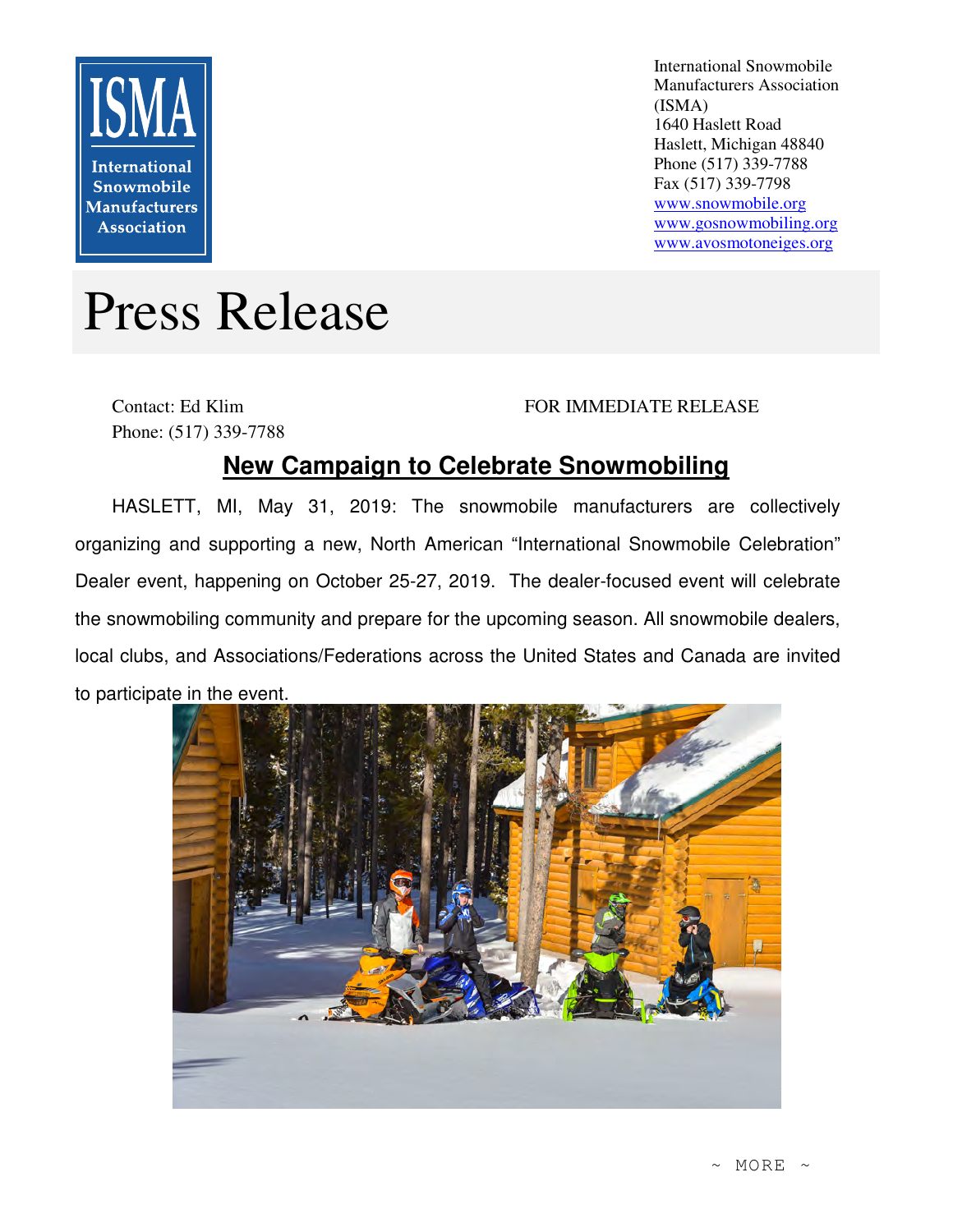#### Int'l Snowmobile Celebration entry the Contract of Page 2

The Celebration is being patterned after the successful "Snöskoters Dag" (Snowmobile Day) which has been held in Sweden for 40 years. The event in Sweden started in the 1970s and expanded rapidly through the 1980s as snowmobiling in Sweden expanded. The success of the event is traced to creating a fun family weekend, with involvement from dealers, clubs, associations, media and other industry stakeholders.

Snowmobile dealers can use the time to begin the selling season with special offerings of products, parts, garments, and accessories. "Show and shine" events featuring vintage and custom snowmobiles, towing and groomer vehicles are encouraged. Safety training events, maintenance and winter check-up events for snowmobiles and trailers are another avenue for dealers to explore.



"International Snowmobile Celebration" is a fun, family festival type event, where Barbecue, some refreshments, music and an "open house" mentality will get snowmobilers prepared for the upcoming season! Dealers will be contacted throughout the summer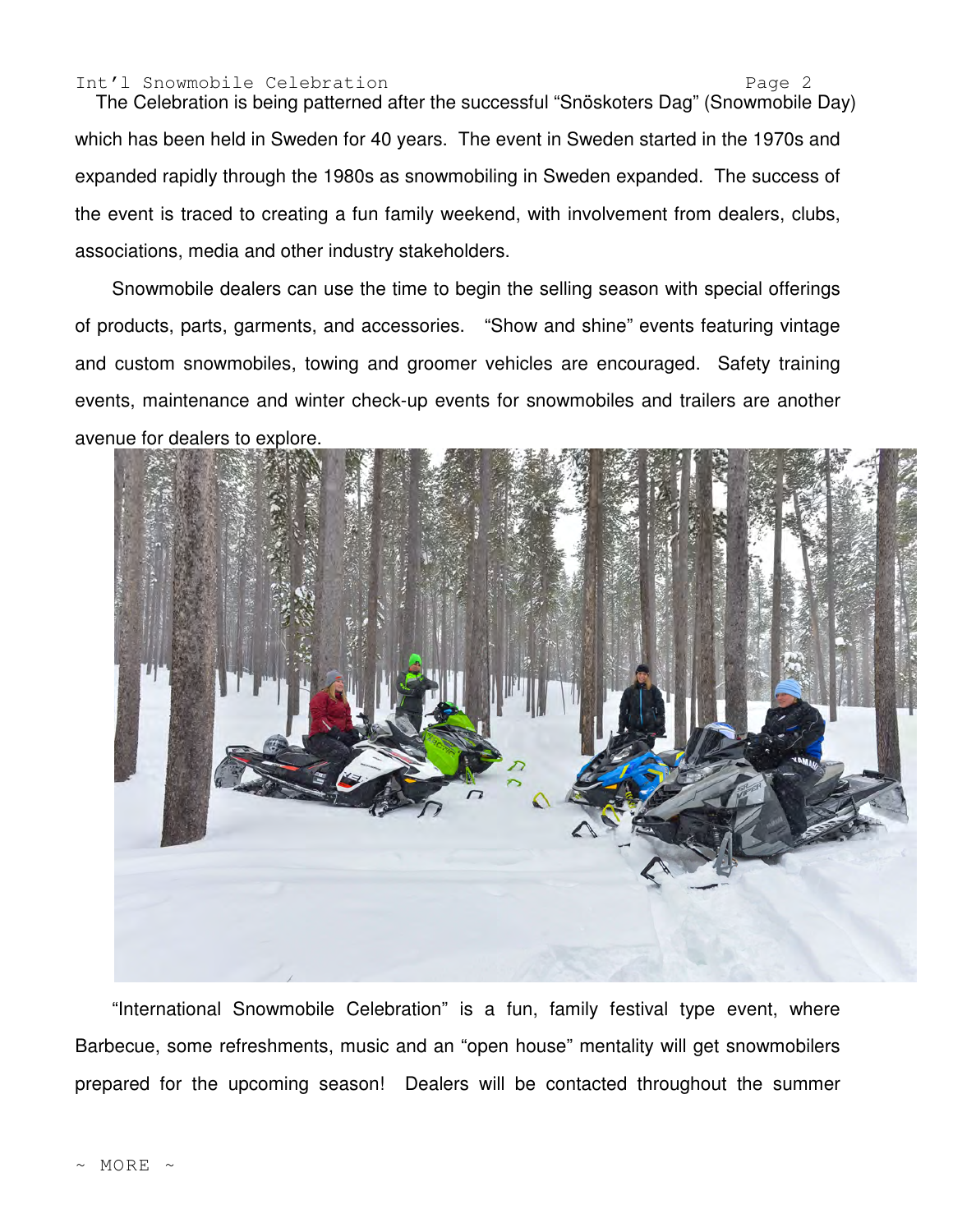encouraging them to participate in the October 25-27, 2019 celebration. Manufacturers are supporting by offering co-op dollars for dealers who host.

Snowmobile clubs are encouraged to participate with their local dealerships in the activities and participate where possible like: serving food, coordinating special events, conducting safety classes, while the event offers an opportunity for membership and volunteer recruitment.

Snowmobile dealerships will be encouraged to contact local Chambers of Commerce, Visitors and Convention Bureaus, and regional media to support and help with the event.



Snowmobiling is a major part of the Winter Tourism economic engine across the North American snowbelt. The "International Snowmobile Celebration" is a perfect opportunity to bring enthusiasts together in kicking off the season and enjoying the snowmobile family lifestyle.